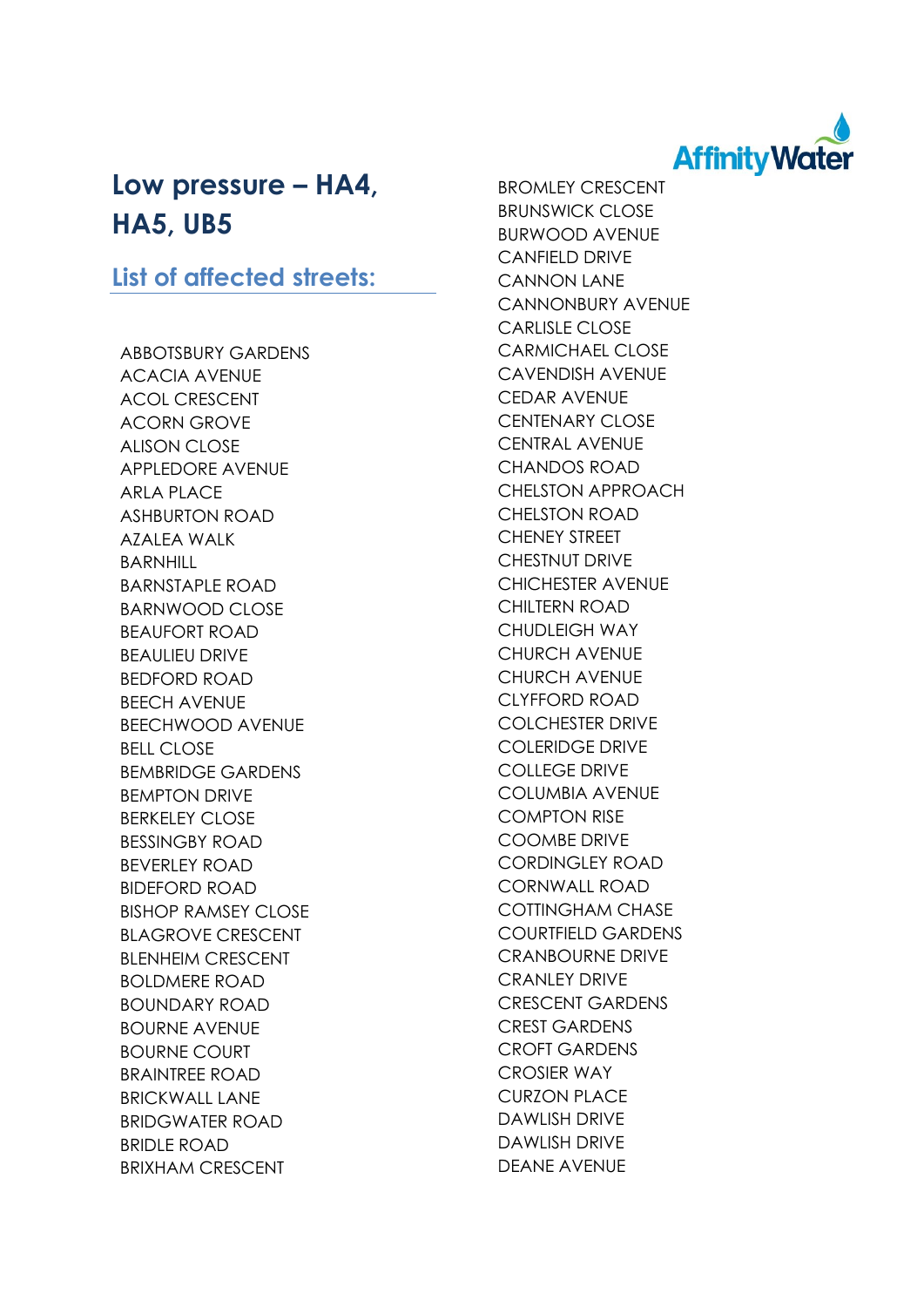DEANE CROFT ROAD DEANE WAY DEVONSHIRE ROAD DEWSBURY CLOSE DOLLIS CRESCENT DOWNS AVENUE DUDLEY DRIVE DUKES AVENUE DULVERTON ROAD DURLEY AVENUE EAST TOWERS EAST WAY EASTCOTE ROAD EASTCOTE ROAD EASTERN AVENUE EASTFIELDS EDINBURGH CLOSE EDWARDS AVENUE ELLEMENT CLOSE ELLIOTT AVENUE ELM AVENUE ELSTOW CLOSE EVERSLEY CRESCENT EXMOUTH ROAD FAIRFIELD COURT ACCESS ROAD FARTHINGS CLOSE FIELD END FIELD END ROAD FILEY WAYE FLAMBOROUGH ROAD FLEMMING AVENUE FLOWERS AVENUE FORBES WAY FRANCIS ROAD FRAZER AVENUE FROBISHER CLOSE GARDEN CLOSE GLEBE AVENUE GLENALLA ROAD GLOVER ROAD GREAT CENTRAL AVENUE **GREEN LAWNS** GREEN WALK GREYCOTE PLACE GROSVENOR VALE HAMBLE CLOSE

HAMLIN CRESCENT HARDY AVENUE HARDY CLOSE HARLECH GARDENS HARTLAND DRIVE HARVEY ROAD HARWELL CLOSE HATHAWAY CLOSE HATHERLEIGH ROAD HAWTHORNE AVENUE HAWTREY DRIVE HELFORD CLOSE HEREFORD GARDENS HERLWYN AVENUE HIGH STREET HIGHFIELD AVENUE HILL ROAD HILLCROFT AVENUE HILLCROFT CRESCENT HORNS END PLACE HOYLAKE GARDENS HUNTERS HILL ICKENHAM ROAD IVY CLOSE KENT GARDENS KILDARE CLOSE KING EDWARDS ROAD KINGS COLLEGE ROAD KINGSEND KINGSWEAR ROAD LADBROOK CLOSE LANGLEY AVENUE LARNE ROAD LAWRENCE ROAD LEA CRESCENT LIDGOULD GROVE LIME GROVE LINCOLN ROAD LINDEN AVENUE LINDEN CLOSE LINDEN CLOSE CAR PARK LLOYD COURT LONG DRIVE LONG DRIVE CAR PARK LOWLANDS ROAD LULWORTH DRIVE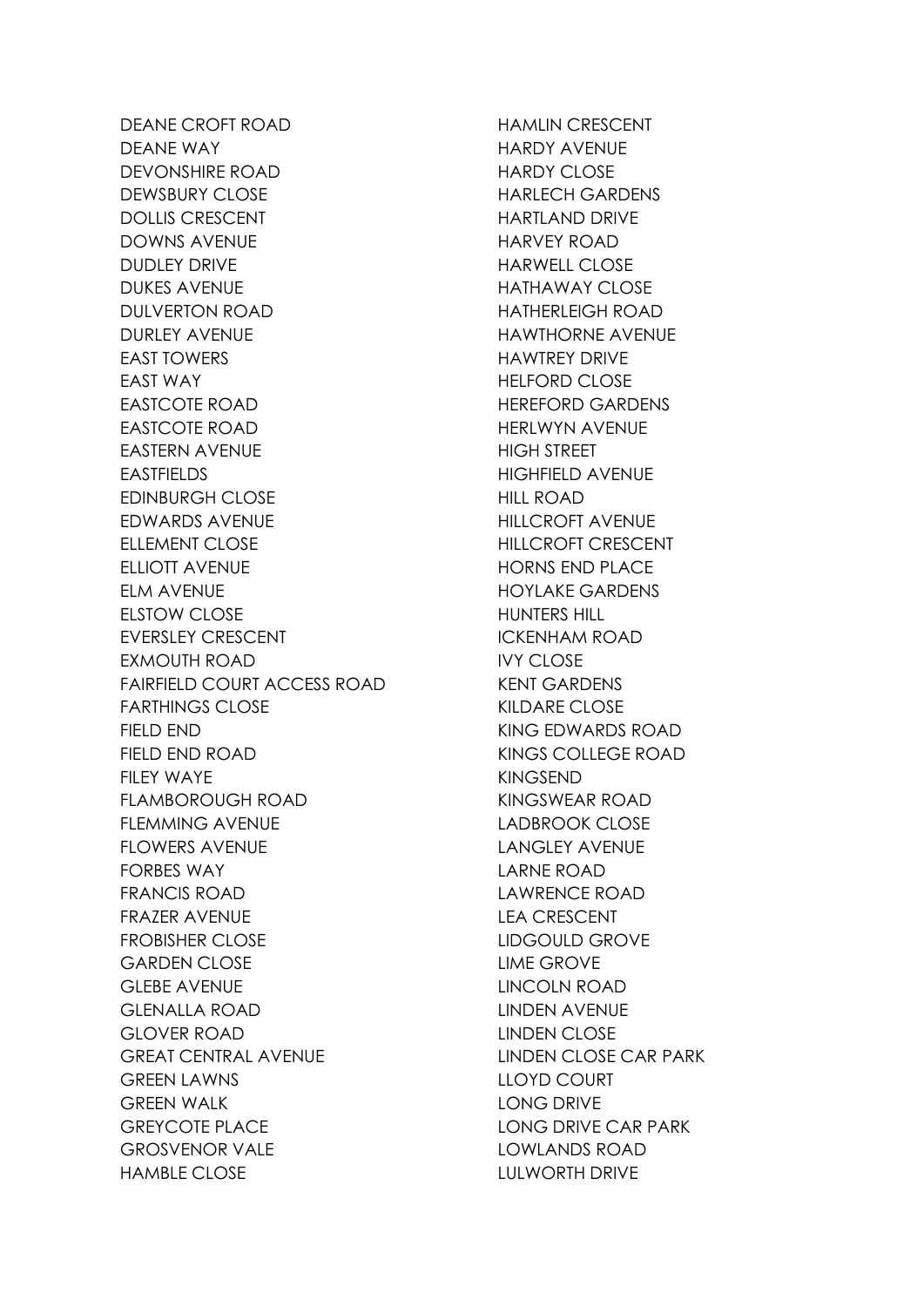LYMINGTON DRIVE LYNCROFT AVENUE LYNMOUTH DRIVE LYSANDER ROAD MAHLON AVENUE MALPAS DRIVE MANNINGTREE ROAD MANOR CLOSE MANOR GARDENS MANOR WAY MANSFIELD AVENUE MAPLE CLOSE MASSON AVENUE MAYFLY CLOSE MEADOW WAY MELTHORNE DRIVE MELTON CLOSE MIDCROFT MONARCHS WAY MOORCROFT WAY MORFORD CLOSE MORFORD WAY MOUNT PLEASANT MYRTLE AVENUE NAIRN ROAD NEW POND PARADE REAR SERVICE ROAD NEWNHAM AVENUE NIGHTINGALE CLOSE NORTH DRIVE NORTH VIEW NORTH VIEW CAR PARK NORTH VIEW CAR PARK ACCESS ROAD NORTHOLT AVENUE OAK GROVE OAK GROVE CAR PARK ODYSSEY BUSINESS PARK ACCESS ROAD OLD DAIRY LANE OLD HATCH MANOR PAIGNTON ROAD PAMELA GARDENS PARK FARM CLOSE PARK WAY PEMBROKE AVENUE PEMBROKE ROAD PEMBROKE ROAD CAR PARK PINE GARDENS

PINN WAY POND GREEN POND GREEN FOOTPATH TO WEST END ROAD POPLARS CLOSE PORTAL CLOSE PRIMROSE GARDENS PRINCESS LANE PRIORS GARDENS PRIORY CLOSE PROSPECT CLOSE QUEENS WALK RAYNERS LANE REGENCY DRIVE ROBARTS CLOSE ROCHESTER DRIVE RODNEY CLOSE RODNEY GARDENS RODWELL CLOSE ROSEBURY VALE ROSECROFT WALK ROUNDWAYS RUSHDENE ROAD RYAN CLOSE SALCOMBE WAY SEAFORD CLOSE SEATON GARDENS SELBY CHASE SHALDON DRIVE SHARPS LANE SHENLEY AVENUE SIDMOUTH DRIVE SOUTH DRIVE SOUTHBOURNE CLOSE SOUTHBOURNE GARDENS SOUTHPARK WAY SOVEREIGN CLOSE SPRINGFIELD GARDENS ST LAWRENCE DRIVE ST MICHAELS CRESCENT ST URSULA GROVE STAFFORD ROAD STATION APPROACH STEVENS CLOSE STIRLING AVENUE SUFFOLK ROAD SUNNINGDALE AVENUE